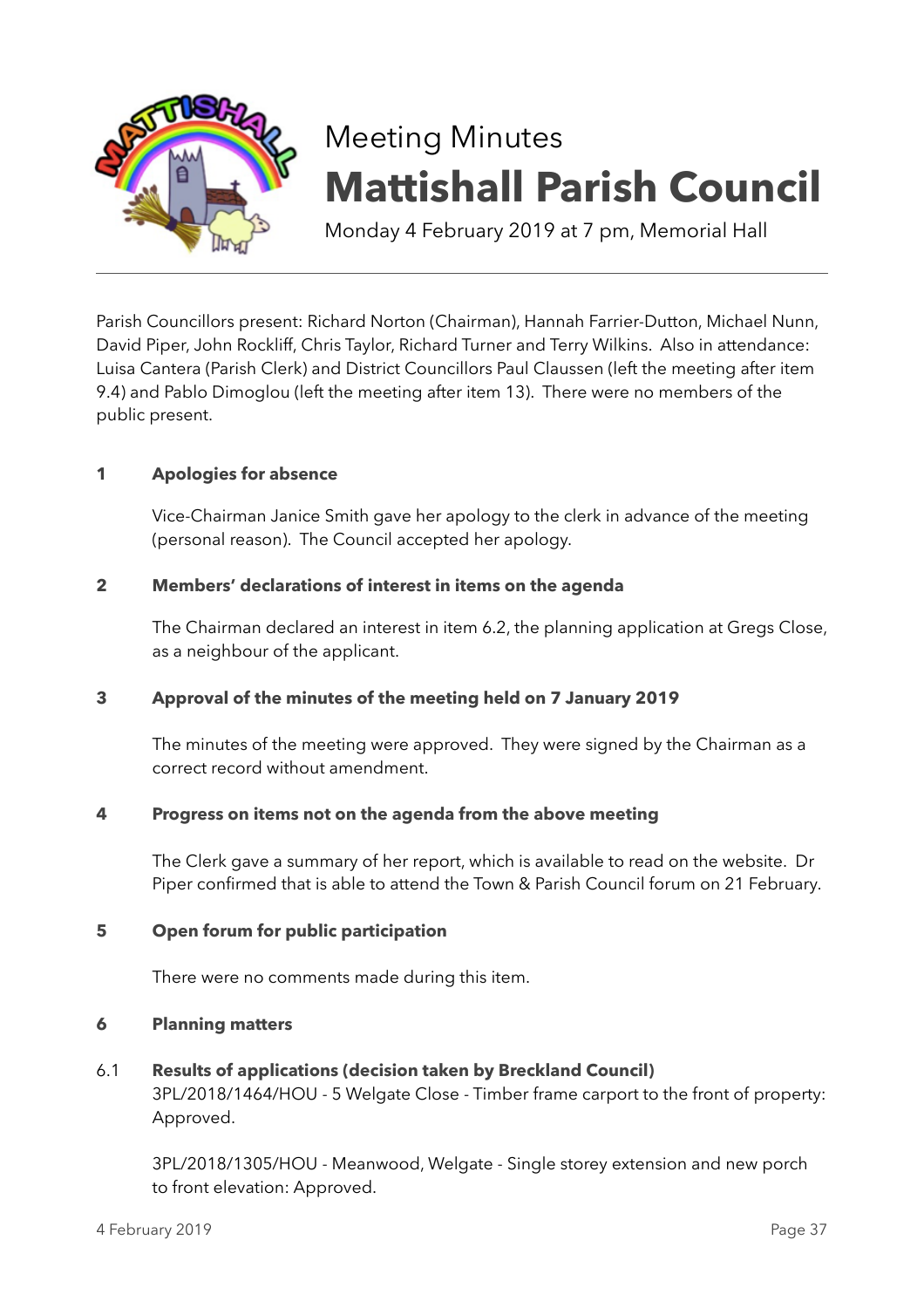6.2 **Report and recommendations on planning applications from the Delivery and Monitoring Group (DMG) -** Comments will be sent to Breckland Council on the following applications:

3AG/2019/0002/AG - Old Hall Farm, Old Hall Road - To upgrade a route way used by farm machinery to transport feed to livestock and avoid/reduce dirty water produced: No objection.

3AG/2019/0003/AG - Old Hall Farm, Old Hall Road - To cover a livestock gathering area and reduce dirty water produced: No objection.

3PL/2018/1409/O - Development site for 8 self/custom build residential properties [reduction to 6 properties] - Part of the field to the west of Gregs Close: The Council was divided when debating this comment, however the overall vote was for objection. This application is for properties outside the settlement boundary. The development does not adhere to policies ENV2 (protecting important views and vistas) and HOU 3-5 in the Mattishall neighbourhood plan. The development does not compliment and enhance the existing character of the village or provide affordable housing. The Chairman chaired the item but did not take part in the discussion or vote.

# **7 Updates from individual council members (for information only)**

7.1 **Data collected from the SAM2 (speed awareness messaging sign)**  The equipment is currently sited on Mill Street facing traffic approaching from the south.

## **8 Update from the Barlow Charity**

Mr Rockliff said that there was no particular news to report this month.

#### **9 Events**

#### 9.1 **Donations from the Christmas event**

At the last meeting, it was suggested that the donations (£131 for the grotto and £105.40 from the refreshments from the Christmas event) should be allocated to benefit children in the village. The Council **RESOLVED** to purchase bingo books and dabbers for the youth club who are keen to organise a bingo evening for the children. The remainder of the fund will be used for future events, such Easter and Norfolk Day.

#### 9.2 **Easter event**

Councillors commented that they are keen to organise an Easter event for families and an Easter egg hunt was suggested. The Council **RESOLVED** to organise an Easter egg hunt on Easter Monday, 22 April. Mrs Farrier-Dutton, Dr Piper and Mr Taylor agreed to work together on the organisation.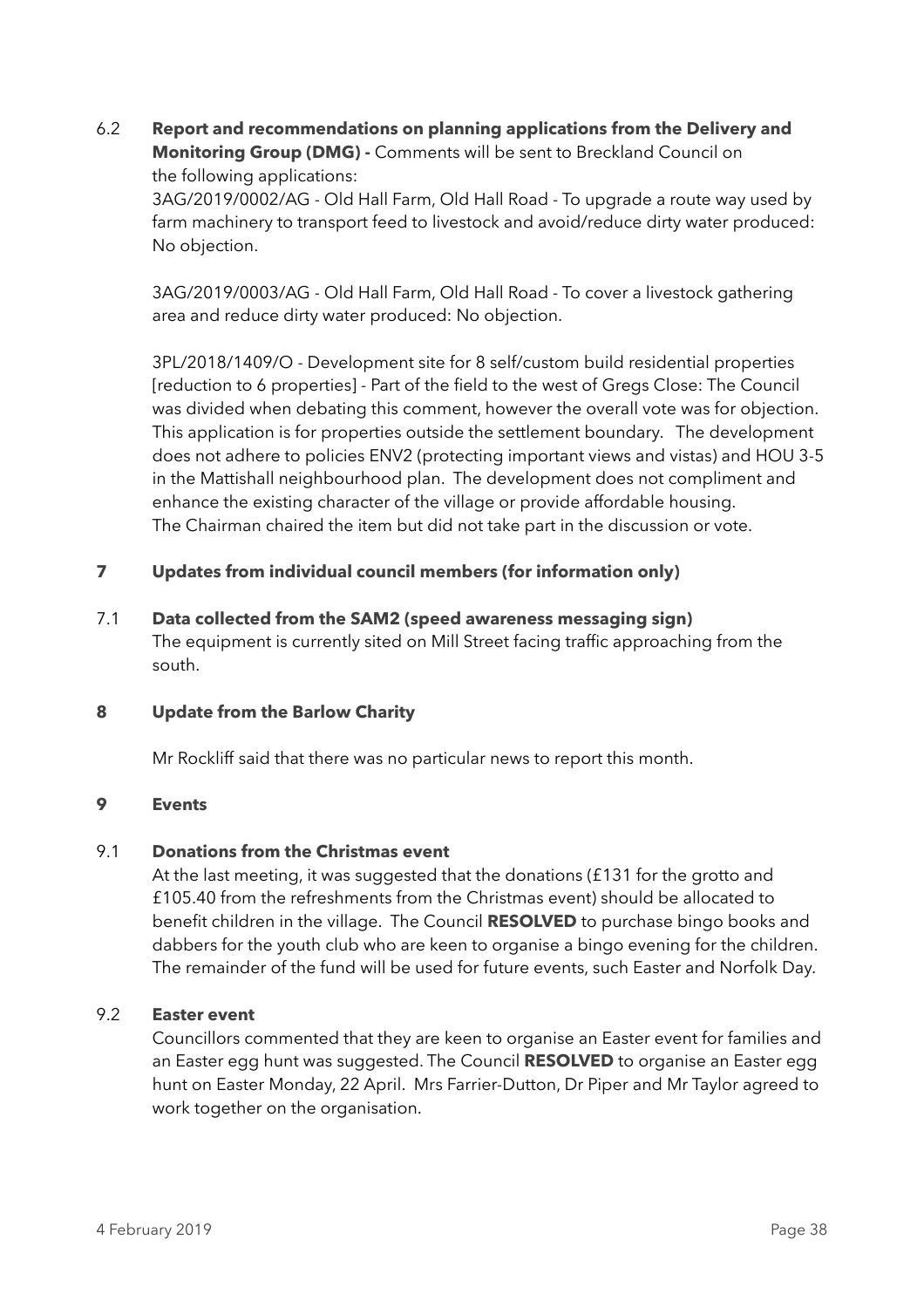## 9.3 **Discussion regarding speakers for the Annual Parish Meeting**

The Clerk has asked a speaker from Community Action Norfolk to talk about tips on saving money on energy bills. Other ideas were to invite local organisations to attend and ask whether they would like to speak briefly about their work. The Clerk will organise the evening and advertise it shortly.

## 9.4 **Preparations for Norfolk Day**

Norfolk Day will be held on 27 July and many communities will be holding events around the county. The Council said that it would like to run an event. A working party will work on the detail and report progress at council meetings.

## **10 Youth club**

## 10.1 **Update from January's weekly sessions**

Mr Nunn reported that the youth club is going from strength to strength with 22 children attending last Friday. The leaders would like to use the outdoor space at the memorial hall on warmer evenings. The Clerk will contact the hall to find out whether the youth club can use some of all of the outdoor space.

## 10.2 **Youth club contract extension**

As the youth club has been such a success, the Council **RESOLVED** to extend the contract with the YMCA to 7 February 2020.

## **11 Consideration of a request to write to Highways regarding road gritting**

A villager wrote to the Parish Council to ask if Stone Road leading into Mattishall Road could be gritted. The villager is aware that it is a County Council Highway responsibility but requires the support of the parish council to make any progress with his request. This is a well-used road which includes school bus routes. The only road through the village gritted at present is the east-west route (Dereham Road). The Clerk had contacted Highways prior to the meeting and the engineer said that it was highly unlikely that an existing route would be considered for gritting. There are many bus routes in the county that are un-gritted. The Council **RESOLVED** to find out the cost of gritting Stone Road into Mattishall Road and to request permission for the SAM2 to be used on an existing post close to the Stone Road bridge.

## **12 Ownership of the cemetery and allotments**

The Parish Council does not have title deeds for the cemetery and allotments. The Council **RESOLVED** to begin research by contacting local cemetery expert, Mr Fairchild, to ask if deeds are likely to be found.

## **13 Dog fouling on Mattishall's public footpaths**

 Mr Wilkins spoke about the recent issue of owners not picking up after their dogs in some areas around the village. The Clerk had spoken to the dog warden who gave a few tips, such as letting him know the problem areas so that he can monitor, talking to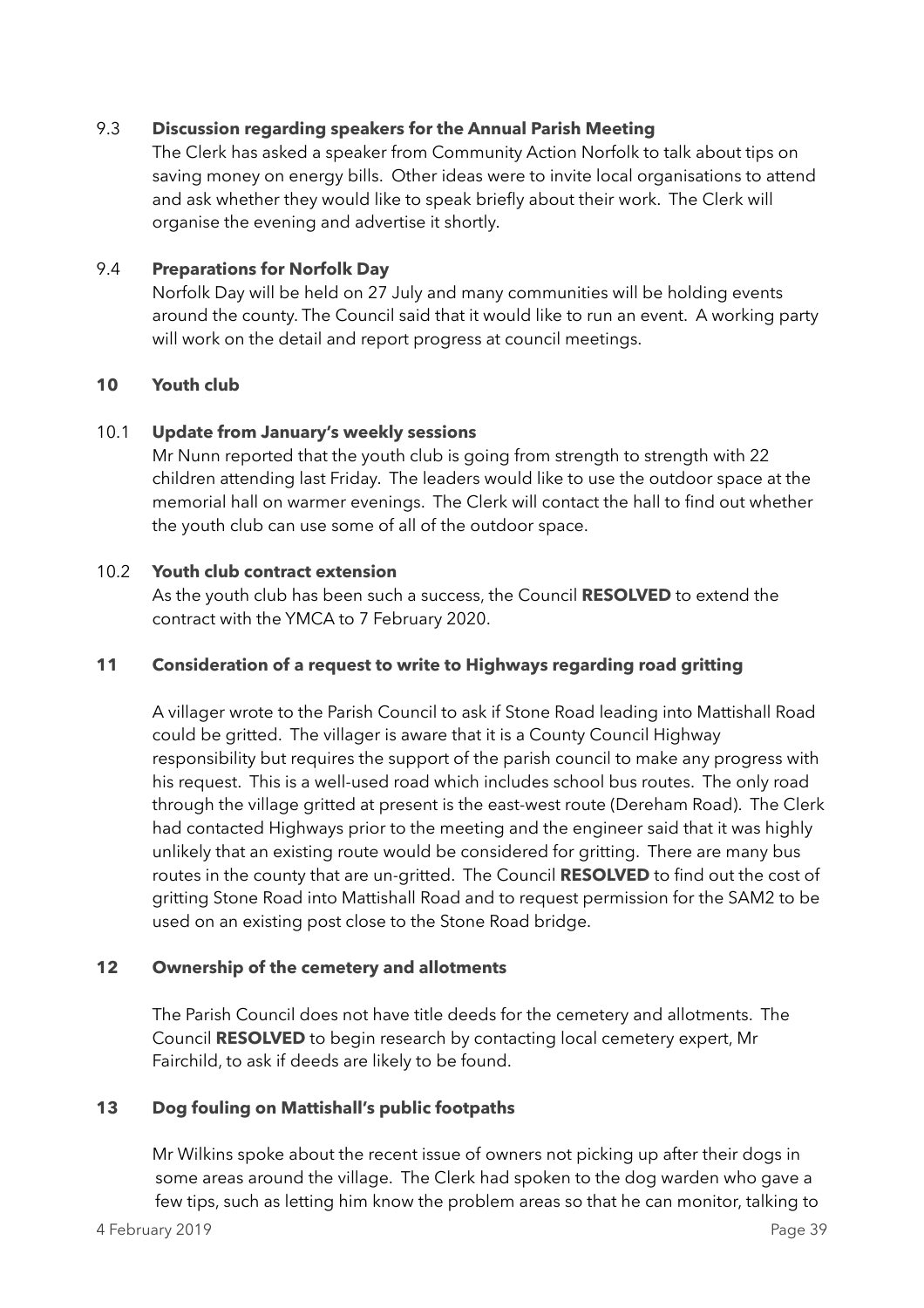each other and other dog owners, and mentioning the problem areas in a newsletter article.

#### **14 Finance**

## 14.1 **Community Car Scheme**

The Council considered a request to contribute towards the car scheme's insurance policy. The Council **RESOLVED** to pay £193.05 to the car scheme.

## 14.2 **Contribution towards lighting the church tower**

The Council considered a request to contribute towards the lighting the church tower; a project that was initiated by the Parish Council some years ago. The Council **RESOLVED** to pay £60 contribution to Mattishall PCC.

## 14.3 **Payment of accounts list**

The Council **RESOLVED** to approve the payments list (refer to final page). Items 14.1 & 14.2 were included on the list.

## 14.4 **Outdoor sport and play fund grant received in March 2018**

The Clerk reported that some of the fund could be used for the youth club and she had been discussing ideas with the leaders. The Clerk was asked to find out if a sportrelated trip by the youth club could be paid for by the fund.

#### **15 Clerk's appraisal**

The Council agreed that Mrs Farrier-Dutton and the Chairman would be involved in the Clerk's appraisal later in February.

#### **16 Correspondence**

The correspondence was available for councillors to read. Dr Piper asked to attend the Breckland Town and Parish Council forum on 21 February.

## **17 Items for the next meeting agenda (Monday 4 March 2019)**

Discussion on cleaning the war memorial will be included on the March agenda.

# **18 The Council resolved (under the Public Bodies Admission to Meetings Act 1960) to exclude the members of the public and press for the following confidential items:**

18.1 **Consideration of quotations received for the grass and hedge cutting contract** The Clerk contacted 3 contractors and 3 responded with quotations. The Council **RESOLVED** to appoint TTSR Ltd as the contractor for a 3-year contract from Spring 2019 to Autumn 2021.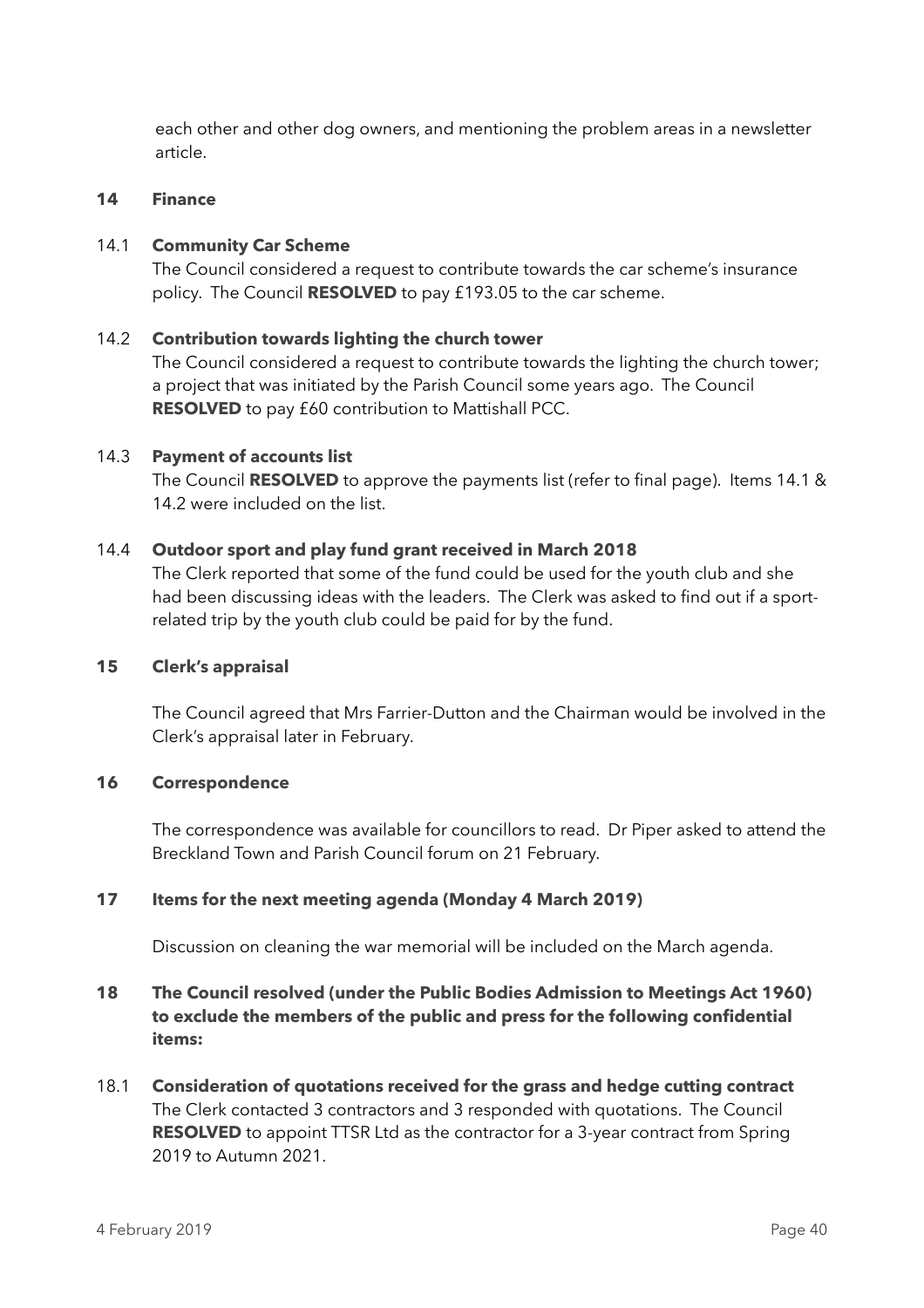## 18.2 **Consideration of quotations received for tree work**

The Clerk contacted 4 contractors and 3 responded with quotations. The Council **RESOLVED** to appoint Norfolk Trees & Landscaping.

## 18.3 **Consideration of quotations received for the churchyard wall repairs**

The Clerk contacted 5 contractors and 1 responded with a quotation. The Clerk was asked to speak with the company that quoted to gain further detail on how they propose to work on the highway when repairing the wall. This item will be discussed again at the March meeting.

## 18.4 **Appointment of an internal auditor for the coming year**

The current internal auditor decided not to put herself forward for the 2018-19 audit. The Clerk asked a local, retired clerk who is an internal auditor for 13 other parish councils if he would quote. The Council **RESOLVED** to appoint Mr Max Bergin for the 2018-19 internal audit.

The Chairman closed the meeting at 9.20 pm.